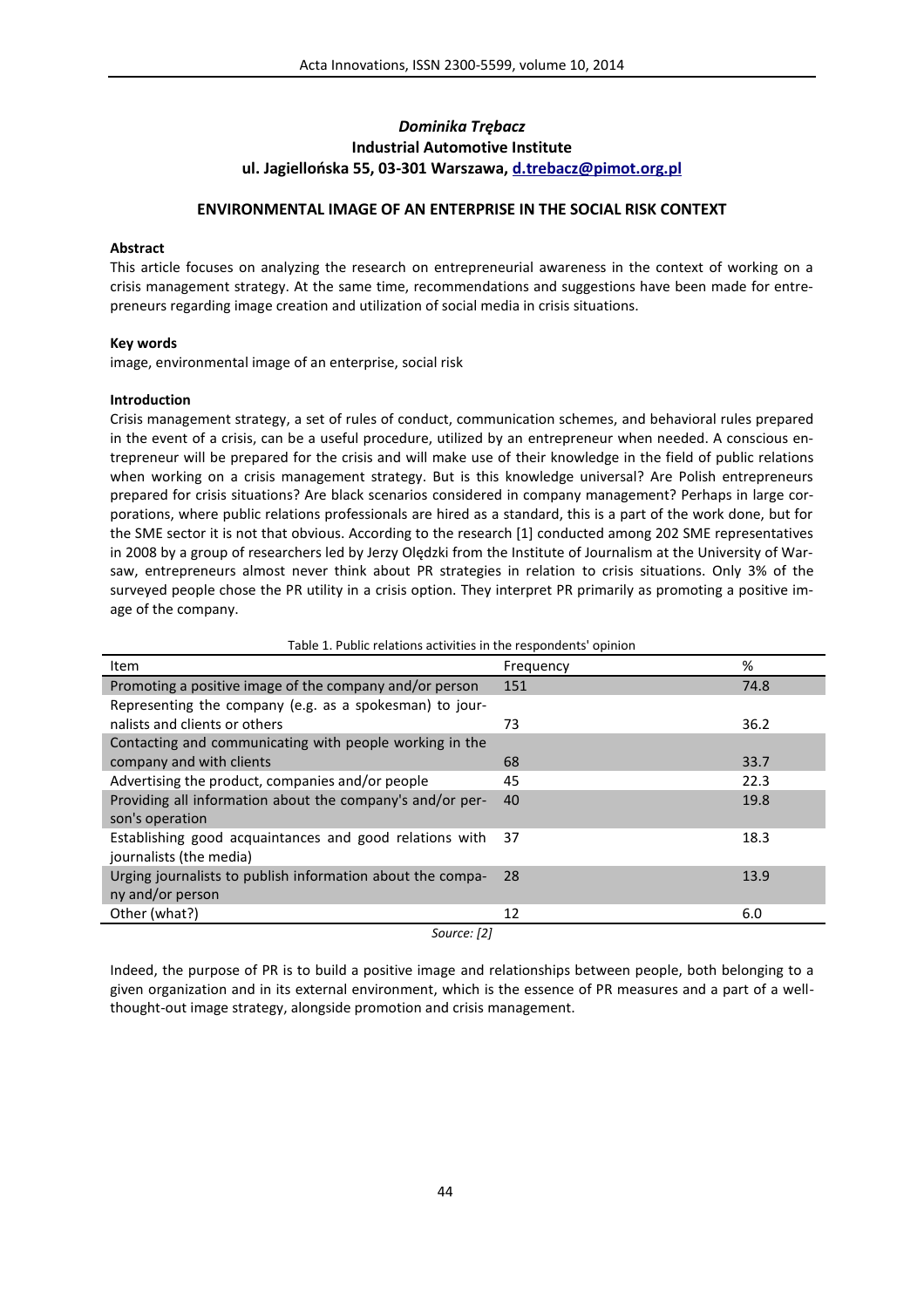

Fig. 1. Communication of the enterprise *Source: [2]*

"PR is a continuous and planned management function, thanks to which an organization is gaining and sustaining the understanding, sympathy and support of those it has interest in or may be interested in in the future by examining their views on the organization to maximize the adaptation its goals and its activities to them, to achieve - through planned, widespread dissemination of information - better cooperation with the community and more effective implementation of its goals" [3].

Entrepreneurs realize that using PR can bolster or ruin the image of the company, improve or lose reputation, and make and lose money.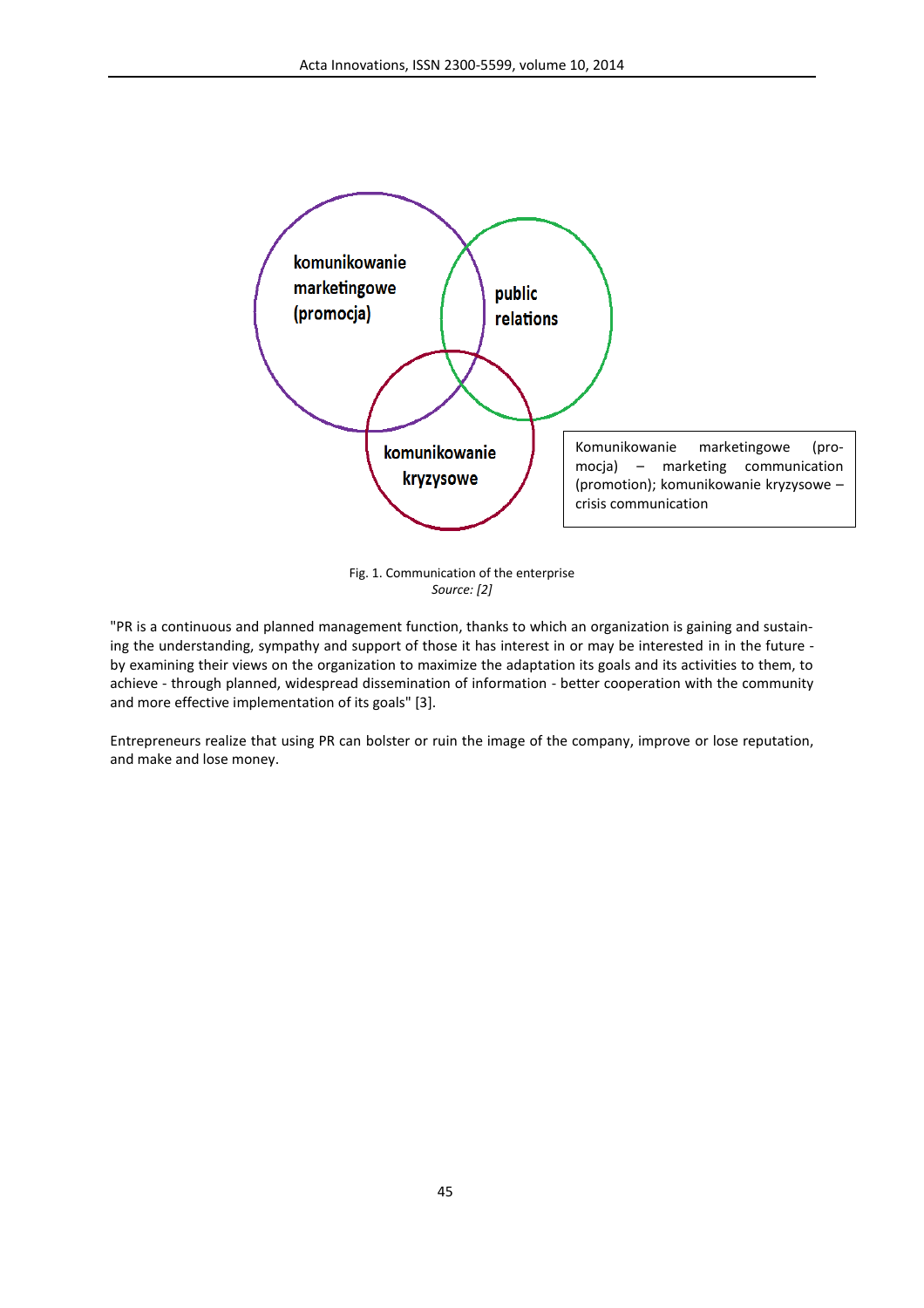

Fig. 2. Building and destroying the image with the help of PR in respondents' opinion *Source: [1]*

The surroundings of the company should be an element of the entrepreneurs' actions with respect to planning for difficulties, conflicts, or failures. The groups harmed in each crisis may be outside the enterprise's sphere or work within the company. When planning a crisis management strategy, it is always worth thinking about who this crisis may affect.

Communication is embedded in some reality and comprises a sender and receiver. The sender of the message encodes it according to the rules in force in the given language and passes it through the appropriate communication channel. The receiver decodes the message, receives it, interprets it and performs further analyses. To make the message clear, it is important that the sender and the receiver speak one language and this does not concern nationality issues, but rather stylistic coherence. The language of the message issued by the entrepreneur may be completely incomprehensible to the surroundings if it is formal and full of technical statements. The entrepreneur should remember the purpose of their communication be clear about what they want to express to the other party.

"The essence of communication remains the same regardless of whether the talk of two gossiping neighbors or the press speech of a statesman comes into play. And in one and the other case, the language used so that the thought, the feelings and the will of one person is cognized by another person. "[4]

From a rhetorical point of view, the main function of speech and of almost every statement is the persuasive function. The language itself is primarily a device of persuasion [4].

Both in the process of crisis management and in the whole company image building phase, the entrepreneur must consider the social environment in which they operate, and to whom do they speak.<sup>3</sup> Image cannot be detached from the context or from the recipient. Starting with news bulletins, through websites, posters, and ending with advertising campaigns, the entrepreneur <sup>4</sup> should think about the recipient of the message.

 $\overline{a}$ 

<sup>&</sup>lt;sup>3</sup> Of course, the essence is a broader view - not only within the meaning of a conversation, but as a whole in building relationships and shaping the image.

<sup>4</sup> The term "entrepreneur" is understood as the person responsible for developing a PR strategy. As research shows: "Almost every third company is working with or has worked with PR agencies and the very same number is planning work with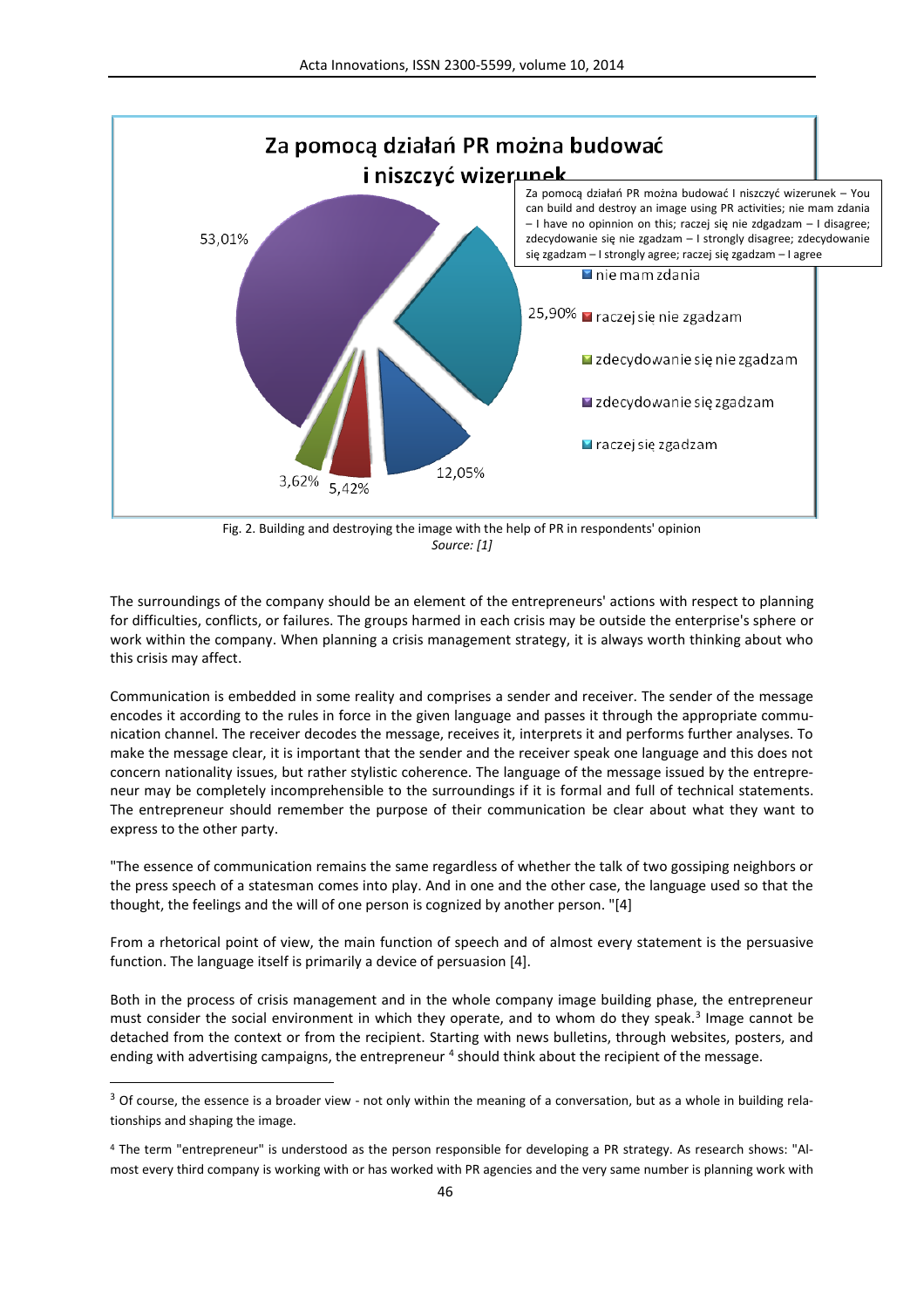Whether a company's image is positive or negative depends on the perception of the individual. Knowing the perception requires a thorough knowledge of the recipient. This can be valuable in the process of preparing a crisis management strategy. When considering the entrepreneur's situation against the social and economic risks facing a local community, one should consider the essence of this locality. The receiver of all communications prepared by the company the local community, which has its own values, sense of unity, identity, and ties.

"Thinking about a local community can be for example organized within two basic dimensions - the first one defines locality in a geographical sense - it is defined in terms of village, town, commune or poviat. The second dimension refers to existing social relationships and incorporates elements of a social identity determined by the sense of belonging to a particular group and the mutual trust that its members bestow upon one another" [5].

Environmental cohesion, relationships, and dependencies between the members of a given group are the elements that should be considered by the entrepreneur. It is important for them to realize the existence of pressure and influence groups, which can have a decisive voice during a situation of crisis and conflict.

Worth considering is the case of the Mazowieckie region, Grodzisk Mazowiecki, where controversy and social anxiety was aroused by the construction of a sewage treatment plant as well as the course of a bypass. Residents have established pressure groups, trying to cause a change of what they perceived to be unfavorable decisions through local media communications. They also sought help from councilors, politicians, and municipal authorities. "In both cases, small social groups, being inconsiderate towards the common interest of all the inhabitants of the city, attempted to force a decision that was favorable from their point of view" [6].

In situations where an entrepreneur may face social unrest, and when developing a crisis management strategy, they should think about how can it become a part of the community, which may have a negative attitude towards certain ventures at first <sup>5</sup>.

### **Community-oriented attitude - innovativeness**

 $\overline{a}$ 

New technologies can help in building an image of a friendly institution that is open to dialogue. Social media and communication will not only provide support during a crisis, but also are an excellent platform for exchanging information. The entrepreneur can keep up to date with social sentiments, receive feedback, and take part in a dialogue with their surroundings. The essence of social media is the interactivity. Today, it is impossible to clearly divide the participants of the cyber-world into recipients and senders of communications. These roles mix and change. Nevertheless, it is possible to distinguish groups of recipients who are involved in the discussion in different ways.

such agencies. It is puzzling, why a slightly larger group (37% of respondents) does not intend to take up such cooperation at all. Entrepreneurs would like to commission PR specialists first of all to communicate with employees and customers, and every third respondent would like to outsource their product and company advertising and promotion of a positive image." [2].

5 Entrepreneurs who are e.g. coming in with a new investment into an unknown area should undertake research, also in terms of media coverage, regarding the current social reactions to business ventures in the area. This will even help to foresee to some extent the direction from which one may expect opposition and what type of pressure can the community apply (and through which groups).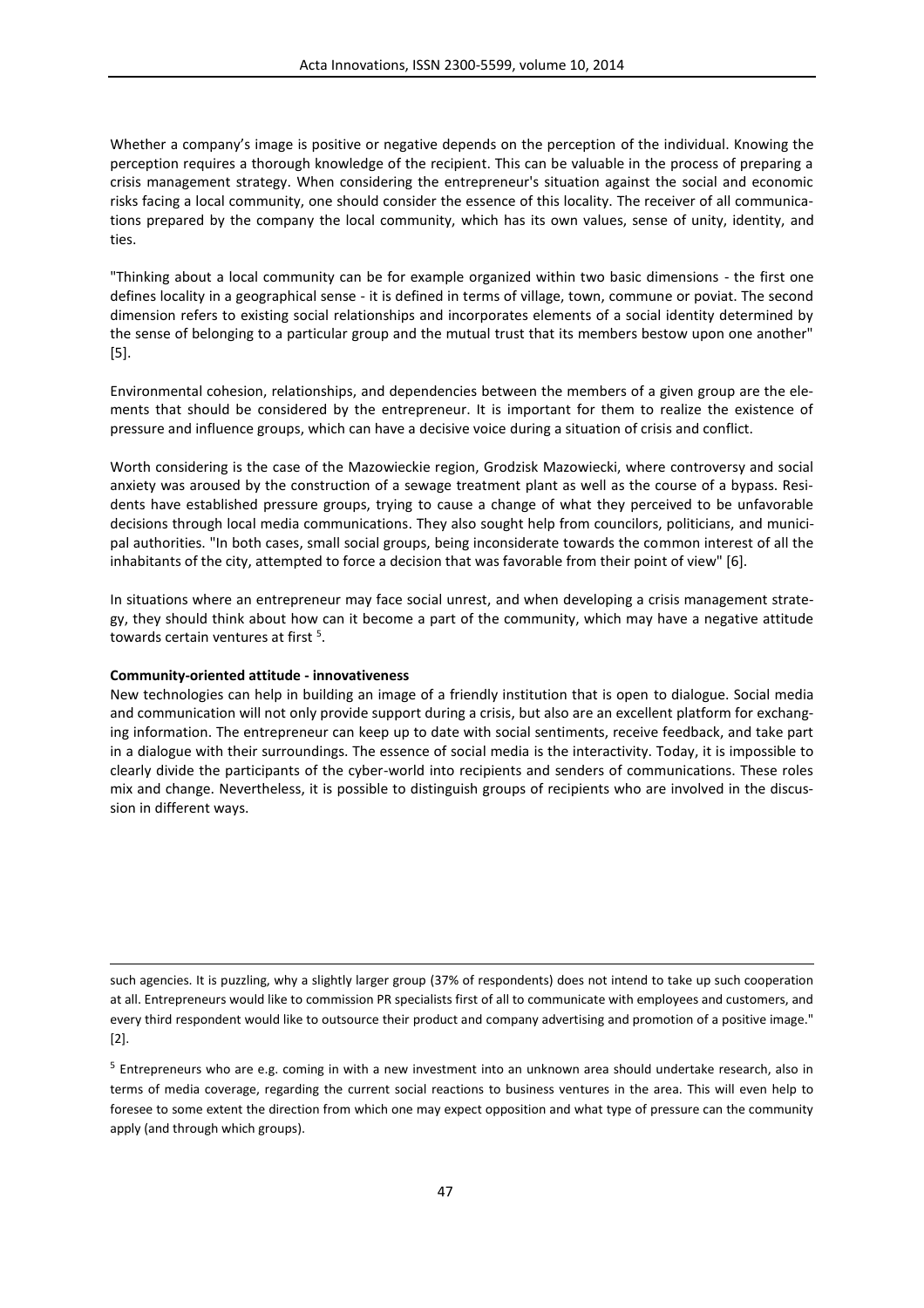

Fig. 3. User profiles in the social media area *Source: [7]*

The chart above shows the different roles that participants of social media communication choose. Most "viewers" are social network observers, forum and blog readers, and "façades community types", who are not very active. The smaller group consists of those who are more engaged, known as the "critics", the "interlocutors", the "creators". For an SME, which functions with its own image in the new media space, the awareness of the fact that there are different recipients on the other side should be significant. When preparing an account on a social network, a company website, a blog, or even an electronic media message about the activity of an institution, one should expect a varied reception, possibly including acute criticism, through a substantive discussion, up to distanced attitudes, or lack of comment. "A distribution of Internet users structured this way, according to their activity, should be utilized by people coordinating the organization's communication during crisis management"[7].

#### **Eco-culture and its importance in shaping the image of enterprises**

Reaching out to the community in which the entrepreneur came to live requires recognition of potential communication channels. In addition to knowing the characteristics of the recipients, the target that the SME intends to achieve is important. The SME should know if it is warming up its image, presenting itself as a friendly, modern company that is noticing the community. The method to start existing in mass consciousness can be advertising. Before the entrepreneur decides to advertise, they should think about the medium, such as local media or a mail ad that reaches a larger group with a more complete message. Another option is to invest in a billboard that can be put on the premises belonging to the SME, which can significantly reduce the costs of promotion. In addition to the image of the newly created company, it is important to consider the choice of an appropriate medium and the image of the given medium in the perception of the audience.

"The image, or the manner an advertising medium is perceived, is one of the most important criteria for comparison. The image usually consists of: impartiality, prestige, the mood created. Impartiality is defined by a lack of clear links between the means of advertising with e.g. political, social or religious organizations. Prestige is related to the perception of the advertising medium as such, and to whether it is worth to admit having contact with it or not. The mood created among the recipients through a given medium can influence the reception of the message and condition specific recipient attitudes: interests, sadness, irritability, curiosity" [8].

When deciding to promote the company, an entrepreneur should research the availability of media in a given area, such as a popular radio station or newspaper. Investing in an artistic mural on a neglected wall of an old block is another alternative.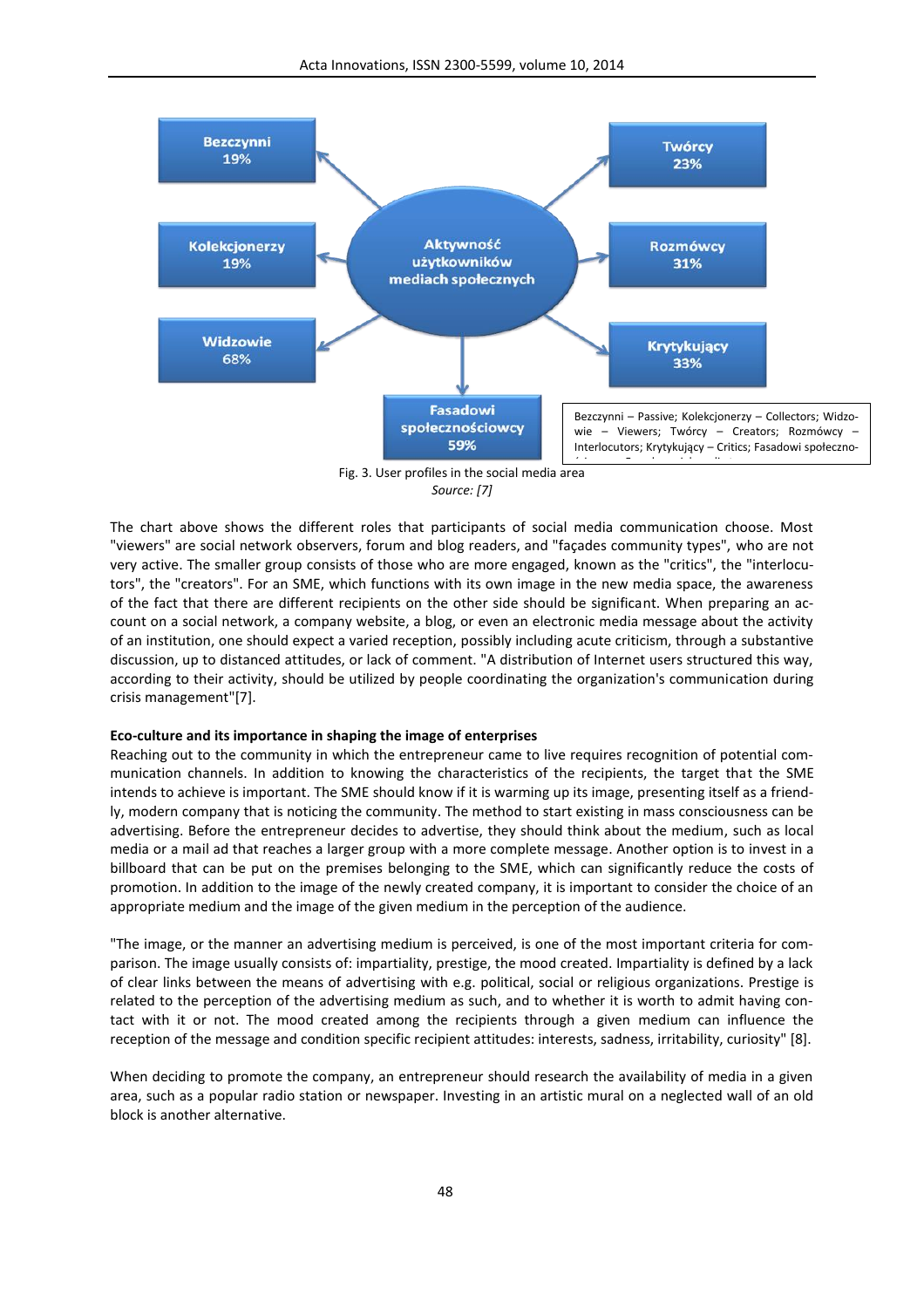An opportunity for entrepreneurs can be the support for local initiatives and residents' needs. In this case, there should be a careful reconnaissance of the organizations operating in the area, including nongovernmental organizations and sports clubs. Sponsorship is a great opportunity for many companies to gain public support, establish the presence of the brand, and reinforce it. In a smaller environment, such support by SMEs is devoid of the responsibility behind nationwide investments, where the sponsor provides a very large amount of money, and the failure of the team that is supported by their brand may affect their image. In the local scope, with a smaller reach, the association with the team is stronger. <sup>6</sup> Another area that an enterprise can support is culture. Instead of publishing information brochures, billboards, or print ads, the company can participate in the cost of an annual festival, concert, or performance. In such a case a banner or brief information about one's own contribution to the event, presented by the host of the event is enough. It is important to recognize the cultural potential of a given group, to become familiar with the traditions, and to contribute something to the community.

Initiatives such as collecting trash in a local park or collecting old electronic equipment will surely be appreciated. It is important for the entrepreneur to think about what could be useful for a given community. Maybe there is an old, historic cemetery in the neighborhood that could be cleaned up or renovated while engaging residents in providing help for the works. Local media will then communicate the information on their own initiative. It is worth to seek cooperation with a local church in certain situations.

Creating bonds and building joint capital is an opportunity for an entrepreneur to build positive relationships with the community. At the same time, one may utilize measures with a broader reach and build the company's image on values and attitudes that are popular and acceptable.

By analyzing the Polish media market, in terms of low emission economy, ecology and the environment, a media researcher will see that these topics are cropping up more often and various groups are more eager to take them up. "Being eco" is trendy today, but receives the bad rap of preciousness and elitism in the media. A proeco attitude requires a lot of effort because organic food or clothing is expensive. There is a cult of consumerism and a cult of anti-consumerism. The media show reports of freegans, called "kontenerowcy" in Poland, who feed on products dumped in the trash. They choose slightly rotten fruits and vegetables that after processing are suitable for consumption. Because one-third of the produced food is wasted in the world, freegans are aware of this and are rebelling against such waste in a rather outspoken, radical manner.

First and foremost, an entrepreneur who is active in the environmental industry and whose business may pose a socially-perceived threat to that environment, should be aware of the values, principles, beliefs, opinions that are present in the society that influence the views and behavior of the recipients of the media messages. The strength of media authorities is also worth considering. Apart from celebrities, life in harmony with nature is also something that intellectuals call for. "How to turn off the TV when it is not burning?" [idiomatic expression, not translatable - translator's note], "We turn off the electricity and switch on the savings," - said prof. Jerzy Bralczyk in a television campaign of the Ministry of Environment encouraging rational energy consumption. The campaign was aimed at changing habits, as according to the research carried out by TNS OBOP, 32% of Poles do not save energy. In the following years, the Ministry of Environment plans to expand the campaign and address it primarily to: investors, residential communities and architects. Representatives of SMEs, due to limited resources and lack of purpose in shaping attitudes on a large scale, will rather not be the sponsors of nationwide advertisements, but rather the recipients of the campaign. However, when it comes to shaping attitudes in the local environment, they have a lot to show off.

It is important to be consistent and true in this type of public relations venture. In a situation of crisis or conflict, it is better to own up and anticipate libelous charges. When thinking about the image of the company, you should think about the personnel of the company, what ideals are close to them, and what would they like to convey to the surroundings in which they operate. Being eco at a push, connecting with proud, popular slogans may be a chance for a brief spark of interest but not necessarily a long-term image strategy. The eco topic can

 $\overline{a}$ 

 $6$  A good example, of course, bearing some unfortunate consequences, would be the fans' attitude towards league teams, accompanied by full devotion "no matter what". In a local community, where the sports and cultural offer may not be too wide, any initiative in this area may encounter a large benefit of the doubt.